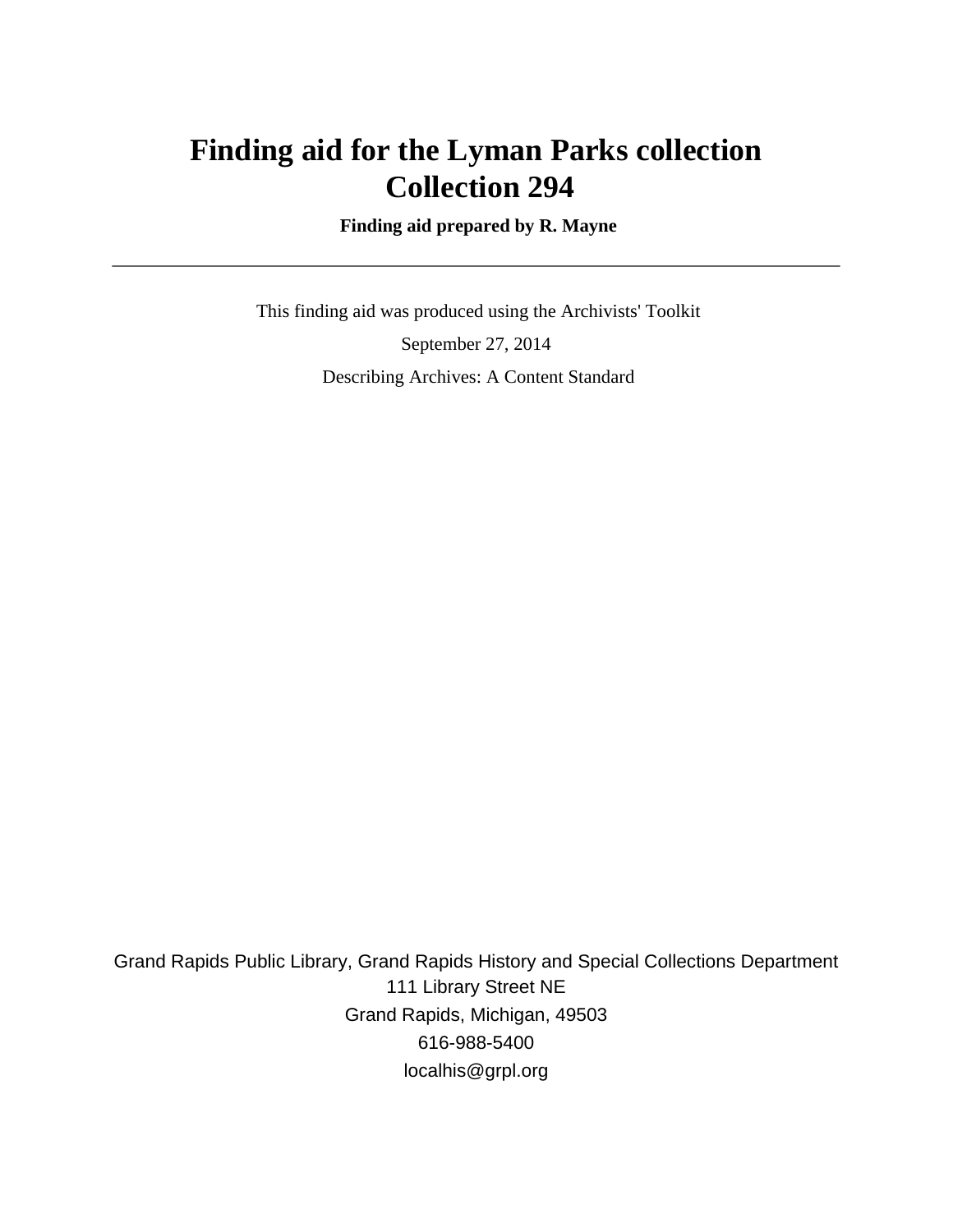## **Table of Contents**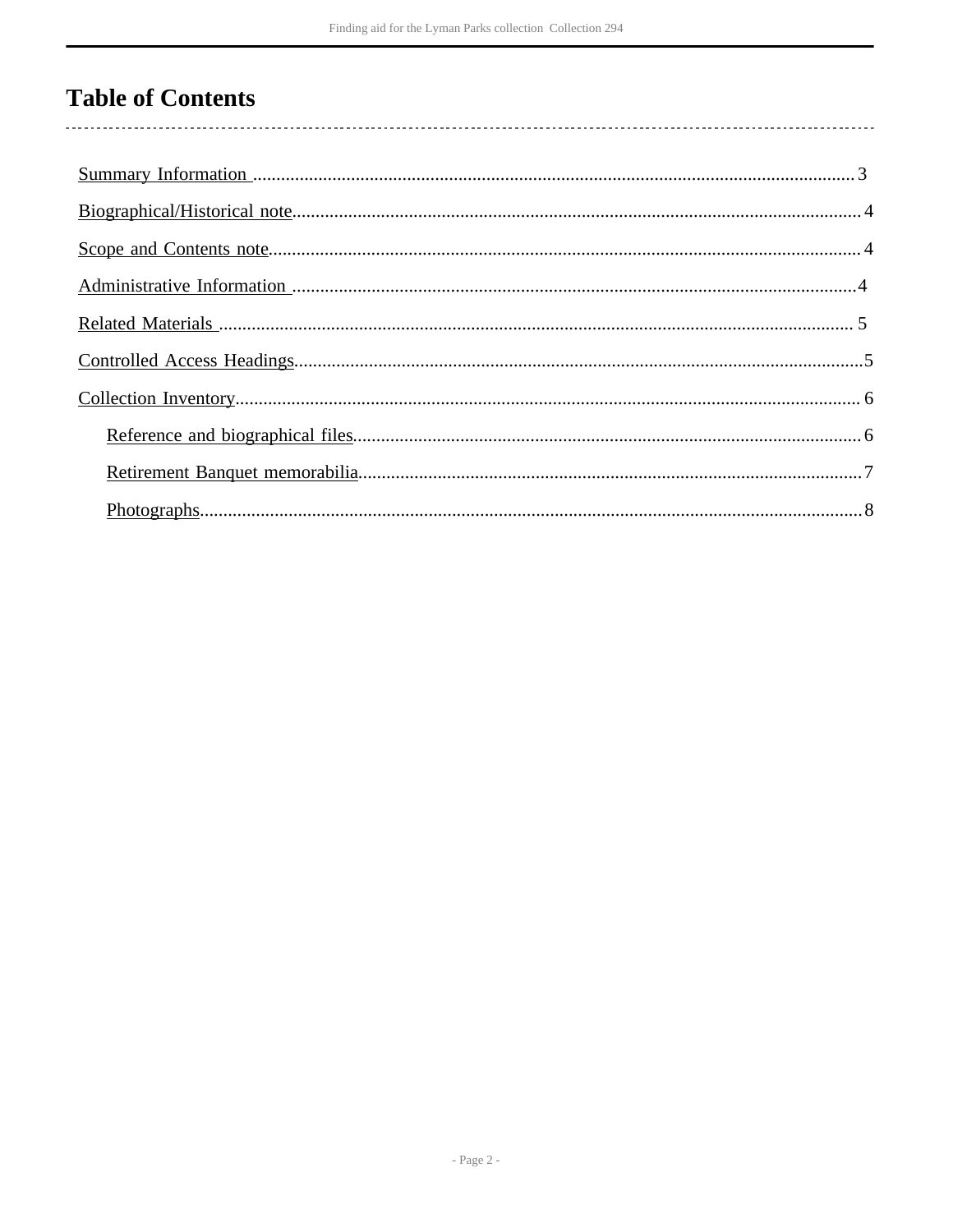# <span id="page-2-0"></span>**Summary Information**

| <b>Repository</b> | Grand Rapids Public Library, Grand Rapids History and Special<br><b>Collections Department</b>                                                                                                                                                                                                                                                                                                                                                                                                                                                                                                                                                                                                                                                                                                                                             |
|-------------------|--------------------------------------------------------------------------------------------------------------------------------------------------------------------------------------------------------------------------------------------------------------------------------------------------------------------------------------------------------------------------------------------------------------------------------------------------------------------------------------------------------------------------------------------------------------------------------------------------------------------------------------------------------------------------------------------------------------------------------------------------------------------------------------------------------------------------------------------|
| <b>Title</b>      | <b>Lyman Parks collection</b>                                                                                                                                                                                                                                                                                                                                                                                                                                                                                                                                                                                                                                                                                                                                                                                                              |
| Date [inclusive]  | 1917-2001                                                                                                                                                                                                                                                                                                                                                                                                                                                                                                                                                                                                                                                                                                                                                                                                                                  |
| <b>Extent</b>     | 1.1 Linear feet Two boxes                                                                                                                                                                                                                                                                                                                                                                                                                                                                                                                                                                                                                                                                                                                                                                                                                  |
| Language          | English                                                                                                                                                                                                                                                                                                                                                                                                                                                                                                                                                                                                                                                                                                                                                                                                                                    |
| <b>Abstract</b>   | Lyman S. Parks (1917-2009) was the mayor of Grand Rapids, Michigan<br>from 1971 to 1976. He was the first African American to serve as mayor<br>in Grand Rapids and was also the first African American elected as city<br>commissioner. This collection was created by staff of the local history<br>department at the Grand Rapids Public Library in anticipation of Park's<br>retirement and recognition banquet on May 2, 1986. The collection<br>contains Grand Rapids Press newspaper clippings, correspondence,<br>research notes and data related to the 1986 banquet. Also included are<br>copy photos of Park's early days and family, images from his pastoral role<br>at A.M.E. First Community Church and from his time as Grand Rapids<br>Mayor. A slide show used during the banquet is also included in the<br>collection. |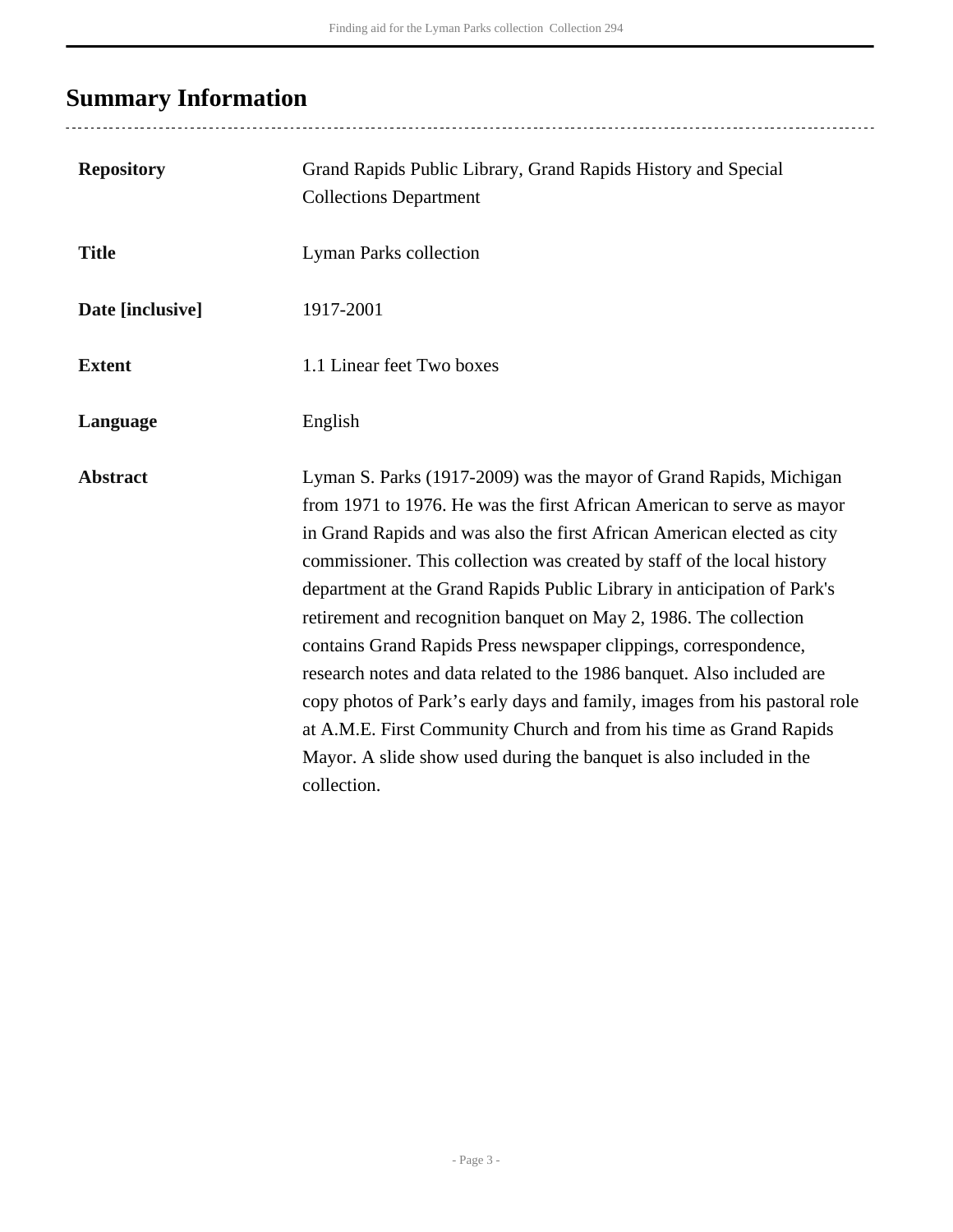### <span id="page-3-0"></span>**Biographical/Historical note**

Lyman S. Parks was mayor of Grand Rapids from November 1971 to January 1976, and pastor of First A.M.E. Church from 1966-1986. He was born in Princeton, Indiana on March 12, 1917. He attended Indiana State Teachers College from 1936-37 and Wilberforce University and Payne Theological Seminary from 1940-41. He served as pastor of Bethel A.M.E Church in Marion, Indiana from 1944-47, and pastor of Bethel A.M.E. Church in Richmond, Indiana from 1947-51. In 1951 he received an honorary Doctor of Divinity Degree from Allen University. He served as pastor at the A.M.E Church of Ann Arbor, Michigan from 1952-64, and pastor of the A.M.E. Church of River Rogue, Michigan from 1964-1966. In 1966, Parks became the pastor of First A.M.E. Church in Grand Rapids where he served until 1986.

In February 1968, Parks was elected as Third Ward Commissioner. Upon the resignation of Mayor Robert Boelens in June 1971, Parks was appointed as mayor. Parks was elected mayor in his own right in November of 1971, beating out Boelens and several other candidates. After losing the 1975 mayoral election to Abe Drasin, Parks became a clerk-typist in the city's Traffic Bureau, and served his church full time. In 1982, Parks was appointed to the State Officers Compensation Commission by Governor William Milliken. In 1986, Parks retired from his position as pastor at First A.M.E. Church, and became pastor of another A.M.E. Church in Chicago. He moved back to Grand Rapids in January of 2001.

### <span id="page-3-1"></span>**Scope and Contents note**

This collection documents the life and works of Lyman S. Parks. The Grand Rapids Press clippings span the late 1960s-2001, but predominantly feature articles from the early to mid-1970s related to his mayoral position. They are organized chronologically and do not contain all articles pertaining to Lyman Parks from the period listed.

The photographs primarily depict him during his term as mayor and during his early days in portrait photos and with family. The retirement memorabilia include stationary from his retirement party, personal letters from former President Gerald R. Ford, Sen. Dick Posthumus, and other friends both locally and nationally notable. The collection predominantly features Parks' time as mayor. The slide show has been made into a video that may be found in Coll. 175, the GRPL Moving Images Collection.

### <span id="page-3-2"></span>**Administrative Information**

- Page 4 -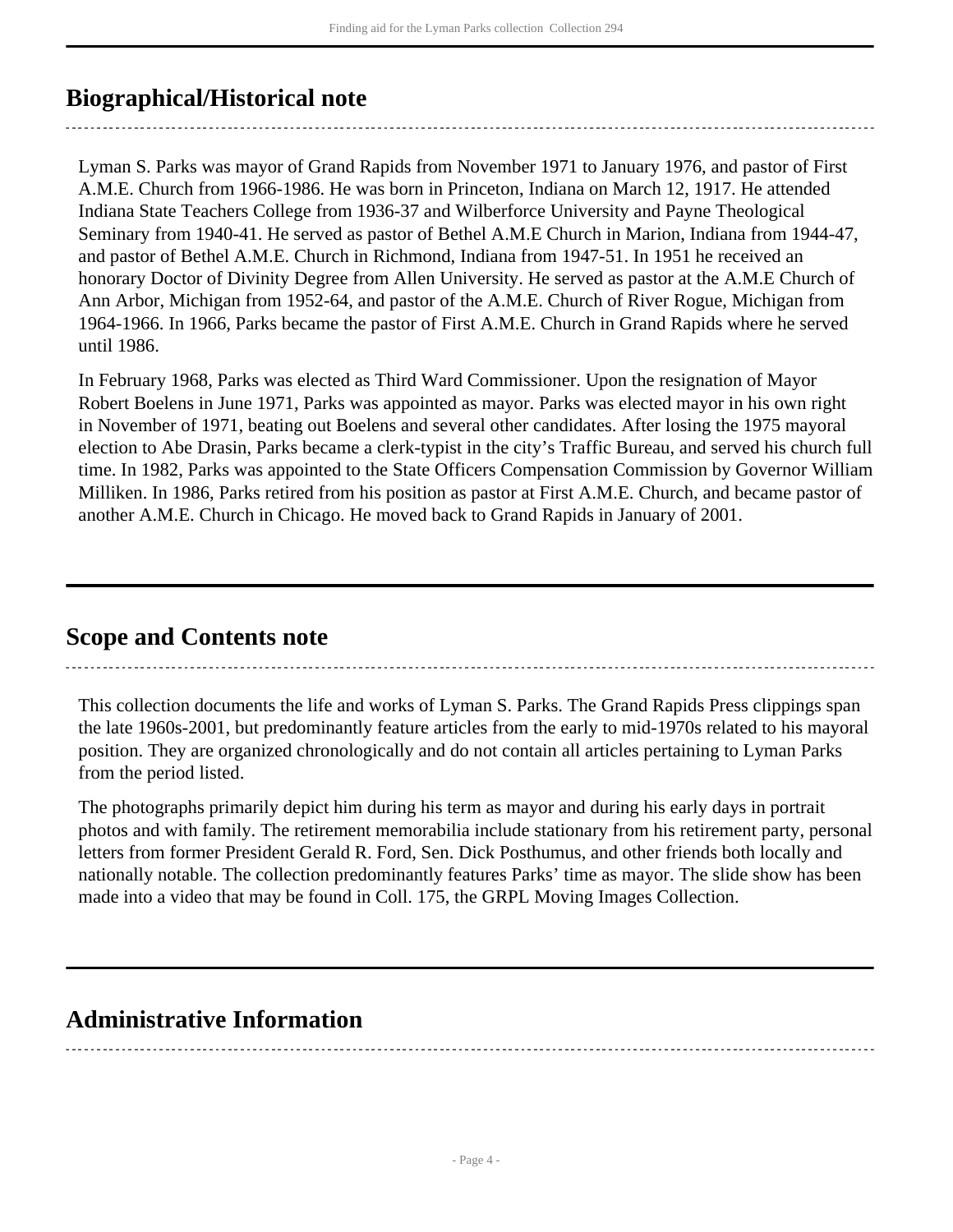#### **Publication Information**

Grand Rapids Public Library, Grand Rapids History and Special Collections Department

#### **Immediate Source of Acquisition note**

Gordon Olson and library staff, accession number 1986.420.

### <span id="page-4-0"></span>**Related Materials**

#### 

#### **Related Archival Materials note**

Collection 164 GRPL Oral History Collection. Parks November 1985 interview.

The Bentley Historical Library of the University of Michigan in Ann Arbor, Michigan, also has Lyman Parks materials.

## <span id="page-4-1"></span>**Controlled Access Headings**

### **Geographic Name(s)**

• Grand Rapids (Mich.) -- History

#### **Personal Name(s)**

• Parks, Lyman S, 1917-2009

### **Subject(s)**

- African Americans -- Michigan -- Grand Rapids
- Politicians -- Michigan -- Biography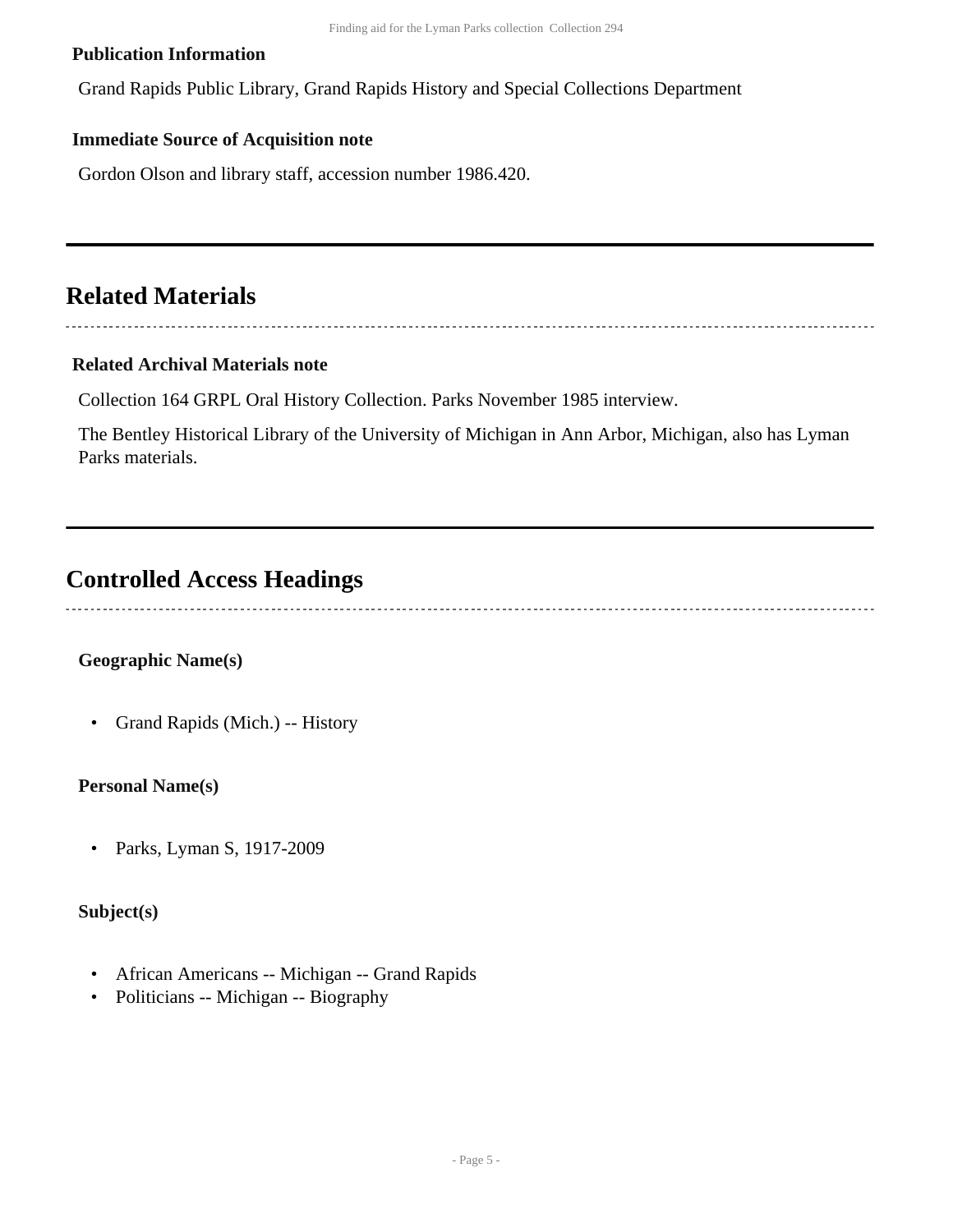## <span id="page-5-0"></span>**Collection Inventory**

<span id="page-5-1"></span>

| <b>Reference and biographical files</b>                                                                         |              |                |
|-----------------------------------------------------------------------------------------------------------------|--------------|----------------|
|                                                                                                                 | <b>Box</b>   | <b>Folder</b>  |
| "Lyman Parks, leader for Grand Rapids" Grand Rapids Press, Dec. 26,<br>1984.                                    | $\mathbf{1}$ | 1              |
| Newspaper Index citations (copies from GRPL Local History indexes to<br>the GR Press)                           | $\mathbf{1}$ | $\mathbf{1}$   |
| Biographical Sketch (2 page vita, annotated)                                                                    | $\mathbf{1}$ | $\mathbf{1}$   |
| Grand Rapids Press biographical form (2 pages)                                                                  | $\mathbf{1}$ | $\mathbf{1}$   |
| "Local African American History Research Guide" / GRHSC                                                         | $\mathbf{1}$ | $\mathbf{1}$   |
| Biography section from the finding aid, prepared by Jonathan Skiles                                             | $\mathbf{1}$ | $\mathbf{1}$   |
| Two First Search World Cat Records for Bentley Library holdings.                                                | $\mathbf{1}$ | $\mathbf{1}$   |
| Biography & Genealogy Master Index sheets (3) referencing Who's Who<br>type sources for additional information. | $\mathbf{1}$ | $\mathbf{1}$   |
| Grand Rapids Press Clippings (1966-1971)                                                                        | $\mathbf{1}$ | $\overline{2}$ |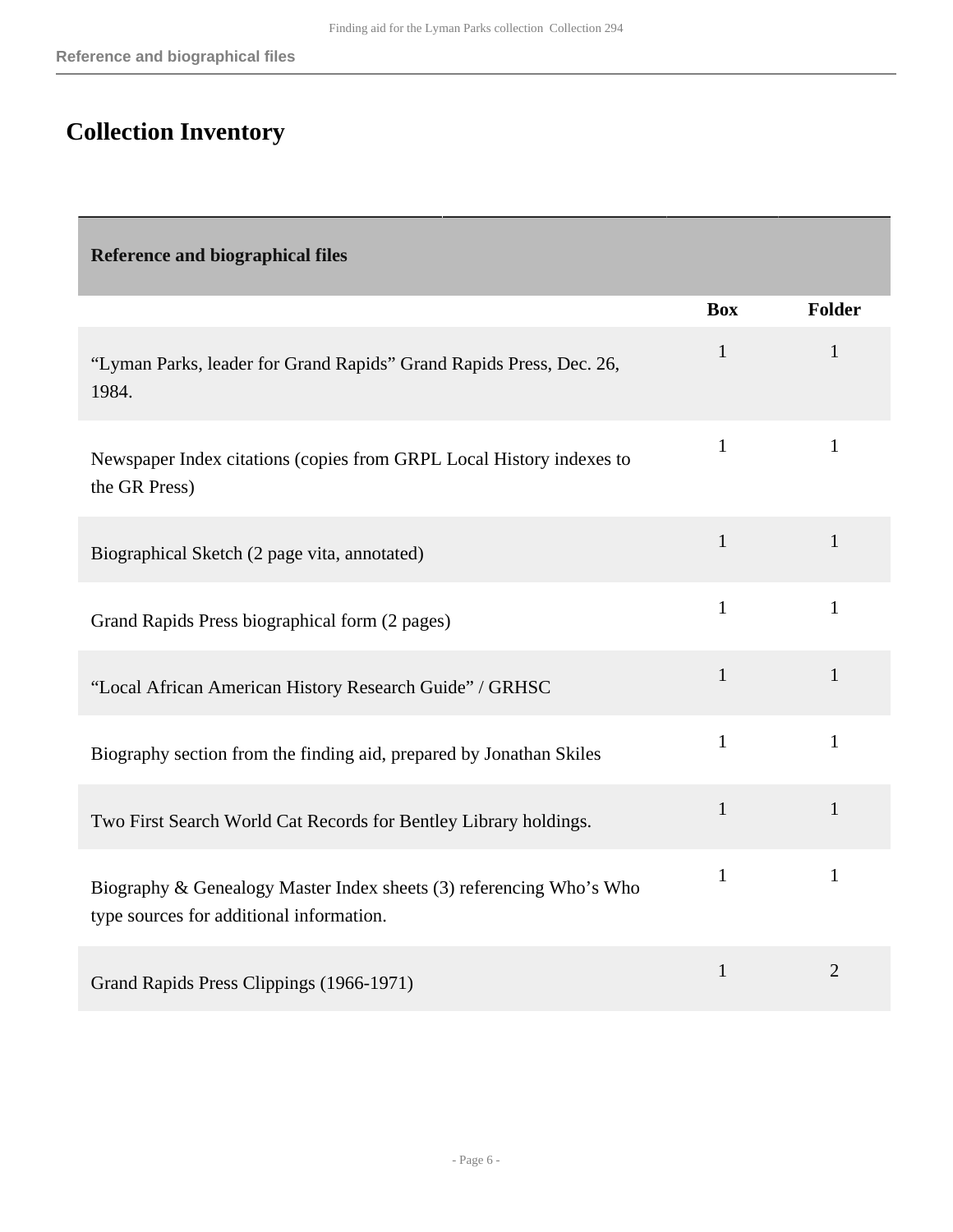<span id="page-6-0"></span>

| Grand Rapids Press Clippings (1972-1979)                                                                                                                                                                      | 1            | 3              |
|---------------------------------------------------------------------------------------------------------------------------------------------------------------------------------------------------------------|--------------|----------------|
| Grand Rapids Press Clippings (1982-2005)                                                                                                                                                                      | $\mathbf{1}$ | $\overline{4}$ |
| <b>Retirement Banquet memorabilia</b>                                                                                                                                                                         |              |                |
|                                                                                                                                                                                                               | <b>Box</b>   | <b>Folder</b>  |
| Sen. Dick Posthumas, handwritten note, undated. [On Memorandum<br>letterhead with b/w City logo]                                                                                                              | $\mathbf{1}$ | 5              |
| Three pages and card, of brief congratulatory notes.                                                                                                                                                          | $\mathbf{1}$ | 5              |
| Working copy of Program (1 white sheet)                                                                                                                                                                       | $\mathbf{1}$ | 5              |
| Letterhead. "The Rev. Lyman S. Parks Recognition / Reception / Banquet<br>Thanks / Good Luck and God Bless Him on His Retirement Committee"<br>With list of members along the left side of sheet. (12 copies) | $\mathbf{1}$ | 5              |
| Invitation letter and March 10, 1986 memorandum, both using the<br>letterhead above (2 sheets).                                                                                                               | $\mathbf{1}$ | 5              |
| Photocopy of letter from Gerald Ford, Feb. 3, 1986, with annotated<br>image of Parks family and bio., taken from his Retirement Reception and<br>Banquet program.                                             |              | C              |
| Retirement Reception and Banquet Program [original]                                                                                                                                                           | $\mathbf{1}$ | 5              |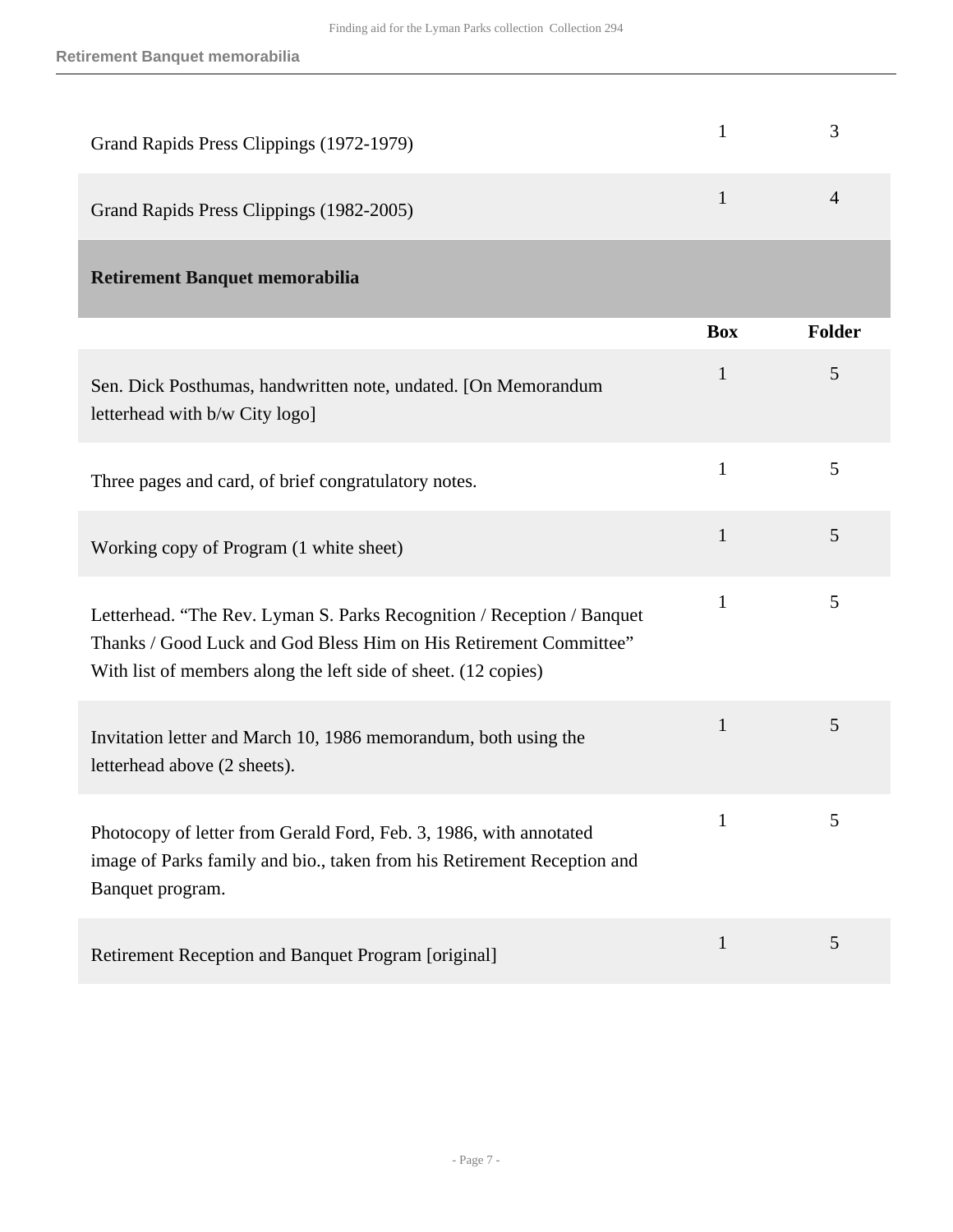<span id="page-7-0"></span>

| Retirement Reception and Banquet Program [photocopies of biographical<br>information]                                                               | $\mathbf{1}$ | 5              |
|-----------------------------------------------------------------------------------------------------------------------------------------------------|--------------|----------------|
| May 2, 1986 Recognition / Reception / Banquet [flyer? 2 sheet, including<br>names of contributors / sponsors]                                       | $\mathbf{1}$ | 5              |
| <b>Photographs</b>                                                                                                                                  |              |                |
|                                                                                                                                                     | <b>Box</b>   | Folder         |
| Photocopied photographs                                                                                                                             | $\mathbf{1}$ | 6              |
|                                                                                                                                                     |              | <b>Box</b>     |
| "A Tribute to Lyman Parks" slide show                                                                                                               |              | $\overline{2}$ |
| Family and personal photographs (9 items, 6/13/2003)                                                                                                |              |                |
|                                                                                                                                                     | <b>Box</b>   | <b>Folder</b>  |
| Parks in stripped suit, stripped tie, Kiwanis pin, portrait photo. Perhaps<br>actually a Mayoral image. Set of copy photos made May 1986. 1986.240. | $\mathbf{1}$ | 7              |
| Park's Mother? 1986.420.06.                                                                                                                         | $\mathbf{1}$ | 7              |
| Park's with his mother. 1986.420.07                                                                                                                 | $\mathbf{1}$ | $\overline{7}$ |
| Park's Father? 1986.420.08                                                                                                                          | $\mathbf{1}$ | 7              |
| Man seated in vehicle drawn by 2 horses, in field? 1986.420.09                                                                                      | 1            | 7              |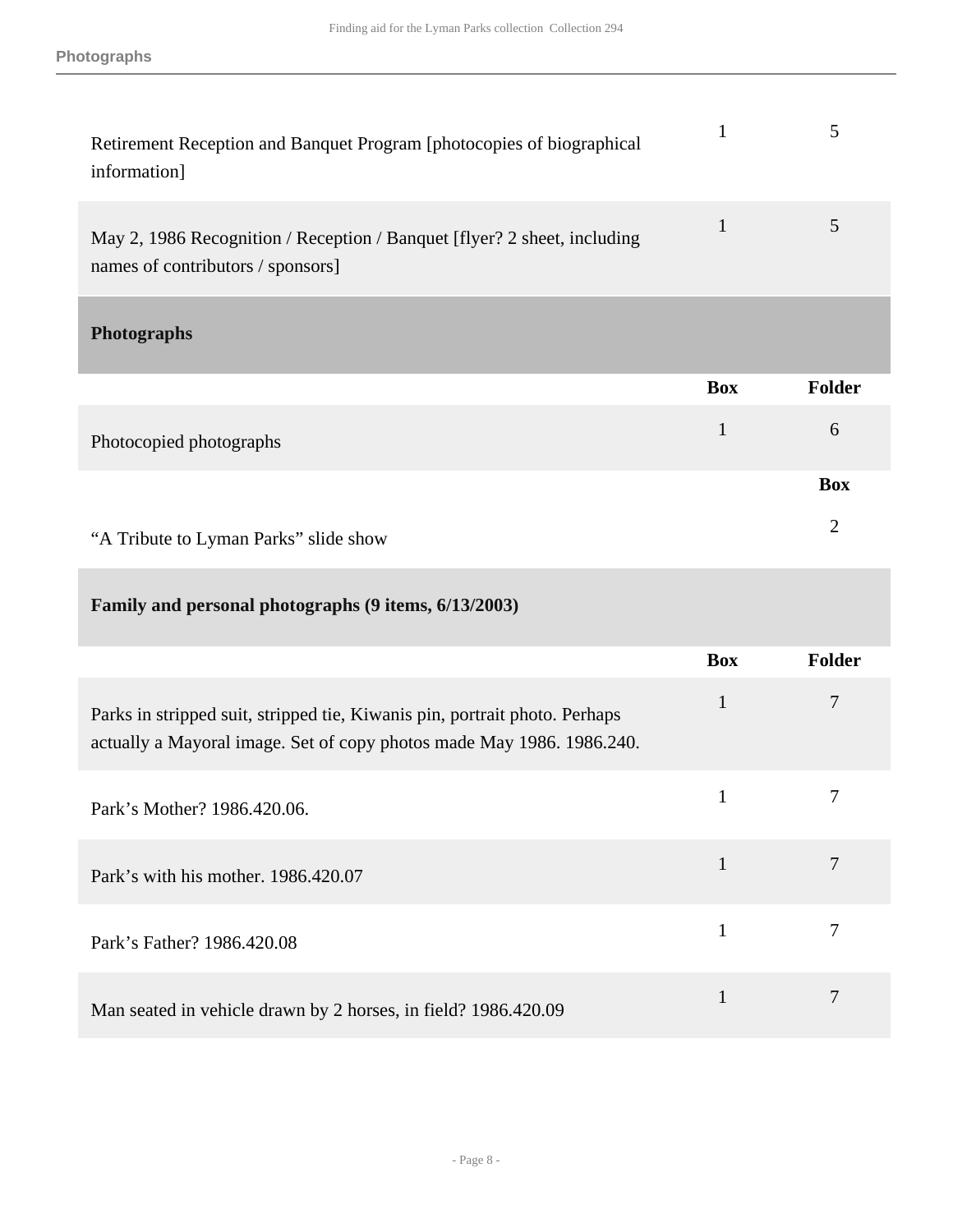| Portrait photo of you man Lyman Parks. 1986.420.10                                                       | $\mathbf{1}$ | 7              |
|----------------------------------------------------------------------------------------------------------|--------------|----------------|
| Two toddlers seated in a carriage 1986.420.12                                                            | $\mathbf{1}$ | $\overline{7}$ |
| Parks left with group, perhaps family 1986.420.13                                                        | $\mathbf{1}$ | $\overline{7}$ |
| Parks as a youth, 1986.420.14                                                                            | $\mathbf{1}$ | $\tau$         |
| Mayoral photographs (5, 6/13/2003)                                                                       |              |                |
|                                                                                                          | <b>Box</b>   | <b>Folder</b>  |
| Parks speak with flags 1986.420.0?                                                                       | $\mathbf{1}$ | 8              |
| Parks with jackhammer                                                                                    | $\mathbf{1}$ | 8              |
| Unidentified male and Parks on either side of American flag in background<br>1986.420.15 GR Press photo. | $\mathbf{1}$ | 8              |
| Parks seated a council table near microphone 1986.420.16                                                 | $\mathbf{1}$ | 8              |
| Parks, portrait photo, in clerical garb. 19998.420.02 Has Chicago address<br>on verso.                   | $\mathbf{I}$ | 8              |
|                                                                                                          |              |                |

|                                                                     | <b>Box</b> | <b>Folder</b> |
|---------------------------------------------------------------------|------------|---------------|
| Parks at Pantlind podium, with plack, 2 men looking on. 1986.420.03 |            |               |